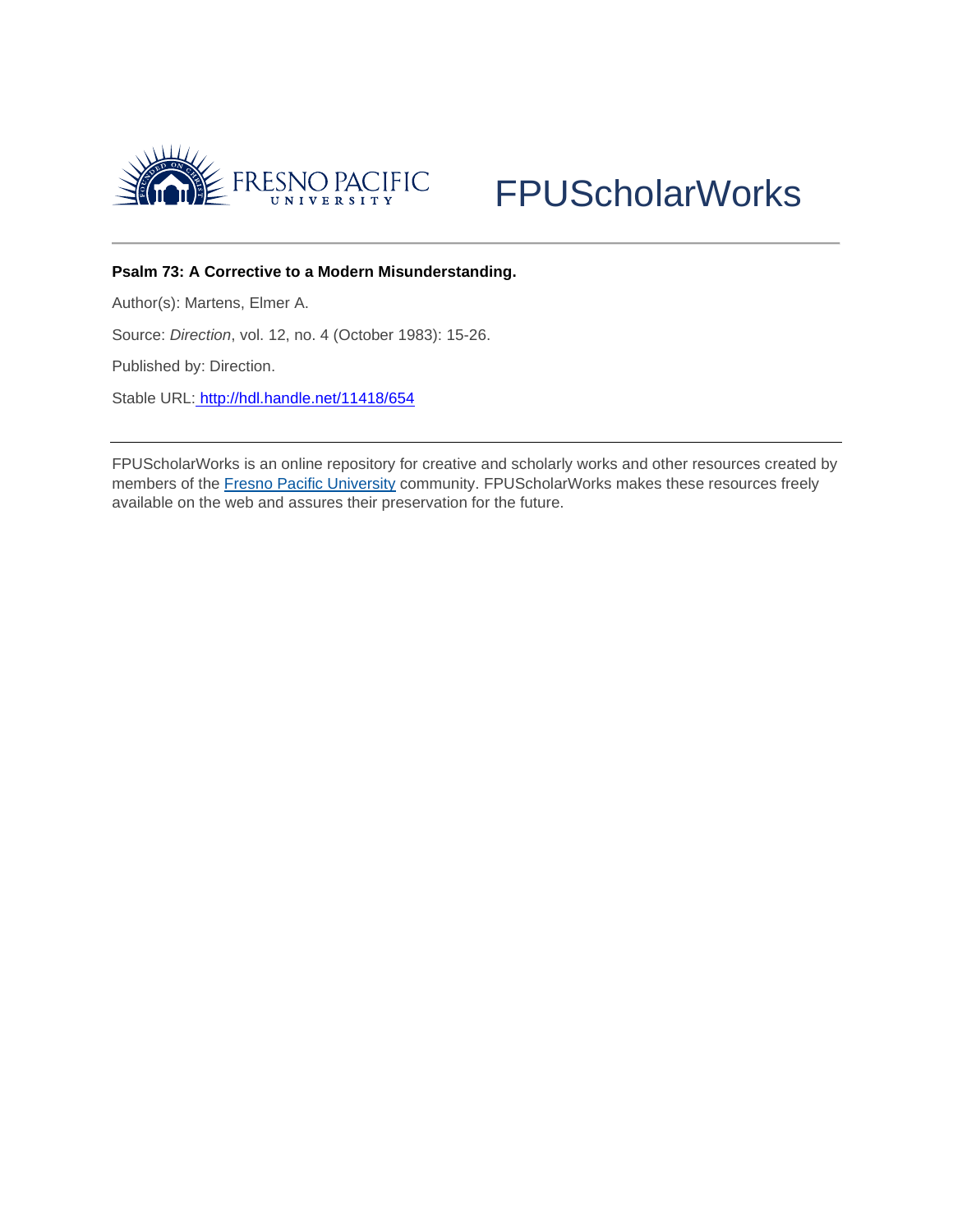# **Psalm 73: A Corrective to a Modern Misunderstanding**

*Elmer A. Martens* 

Tension and struggle flow like lava from a volcano in Psalm 73. The difficulty uppermost in the mind of the Psalmist is the carefree, even prosperous life of the evil-doers in contrast to his own torment as a godly person. Such a condition is contrary to the basic belief that God rewards the good with good.

The purpose of the essay is first to mine this poem for its message and to relate it to the so-called "gospel of health and wealth." A secondary purpose is to exhibit a particular method of exegesis. By following the suggested ten steps of the "form-al method", precious insights, like gold, will be uncovered. For purposes of clarity, the method of exegesis, which guides the commentary, is sketched alongside.

Even a first reading of Psalm 73 makes *Read the text aloud.*  one aware of an emotional intensity in the **i Psalm** as well as some shifts of mood. The done in the original languages, early part of the Psalm is dark, with skies sensitizes one to repetitions, heavily overcast. However, light breaks assonances, and word play of through so that the Psalm, which began the text. More important, through so that the Psalm, which began<br>with a conundrum, ends in the full sunlight especially if the texts are poetic, with a conundrum, ends in the full sumight

My translation of the Psalm, while *Translate the text.*  original, borrows an apt phrase now and *Again from other versions. i <i>n Constanting <b><i>n <i>Constanting <b><i>n <i>Constanting <b><i>n Constanting <b><i>n <i>Constanting <b>* 

# **The "Formal-al" Commentary Method of Exegesis:**

Such an exercise, especially if  $reading$  aloud enables the *reading aloud enables the*<br>*reader to enter into the mood of*<br>*the text.* **Constitution** in the mode of  $r$  reader to the mode of  $r$ 

from the original, or failing that,<br>. read from various English and *read from various English and other language translations. No* 

**<sup>\*</sup> Elmer Martens is President and Professor of Old Testament at the Mennonite Brethren Biblical Seminary, Fresno, California. This article represents the first published demonstration of Dr. Martens' form-al method. Dr. Martens is well known for his publications in Old Testament interpretation (eg.,** *God's Design)* **and for his extensive Bible teaching ministry.**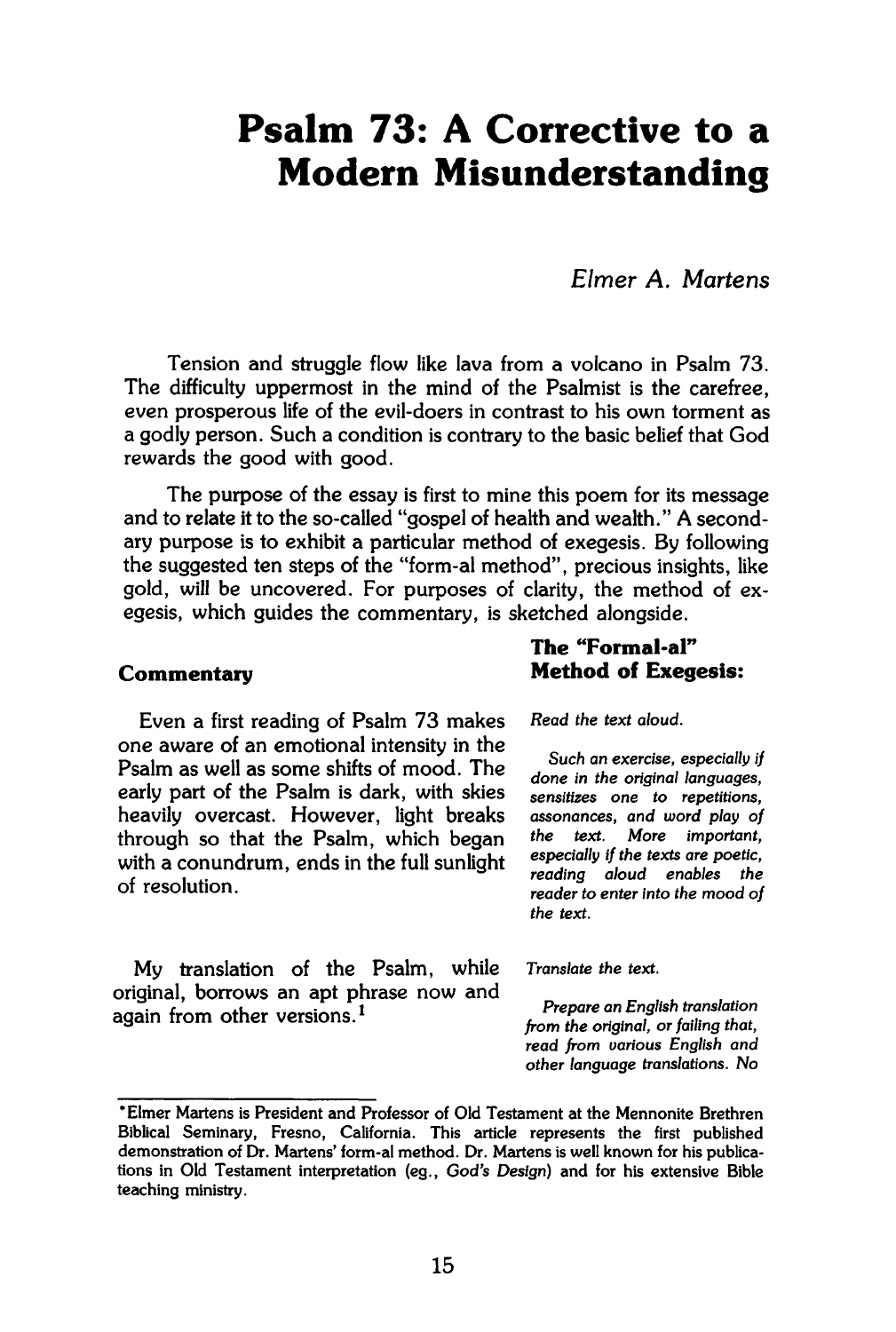**This translation represents a decision on three major texual variants. The rendering in verse 4, "For they seem exempt from pain; sound and sleek in their body" is a result of dividing a Hebrew word but leaving the consonants the same, a suggestion followed increasingly by scholars, including the conservative ones. In verse 7 the sentence "Their iniquity bulges with fat" rather than "the eyes bulged with fat" follows the Greek and the Syriac readings. My translation of verse 10 attempts to handle a problematic Hebrew reading as it stands. Following conjectural emendations, the RSV has a totally different sense: "Therefore the people turn and praise them; and find no fault in them."** 

*one translation, even if expansive, can capture all the nuances of the original. Translators make word choices. Many of the word choices represent a translator's personal preference, but others betray a problem, perhaps a textual variant in the original.* 

*Examine textual variants.* 

*In college and seminary one learns the criteria for making judgements about texual options that have come down to us through the transmission of the text. For someone following the English translation, the New American Standard Bible, for example, frequently calls attention to such variants in the margin.* 

#### **PSALM 73 A Psalm of Asaph**

<sup>1</sup>Surely God is good to Israel, **to the ones pure in heart.** 

**<sup>2</sup>As for me, my feet had almost slipped, my steps all but faltered.** 

**<sup>3</sup>For I was envious of the braggarts; I was observing the prosperity of the wicked,** 

**<sup>4</sup>For they seem exempt from pain, sound and sleek in their body.** 

**<sup>5</sup>Theirs is not the trouble of ordinary men, and they are not plagued like people generally.** 

**<sup>6</sup>For this reason arrogance is their necklace; with the garment of violence they wrap themselves round.**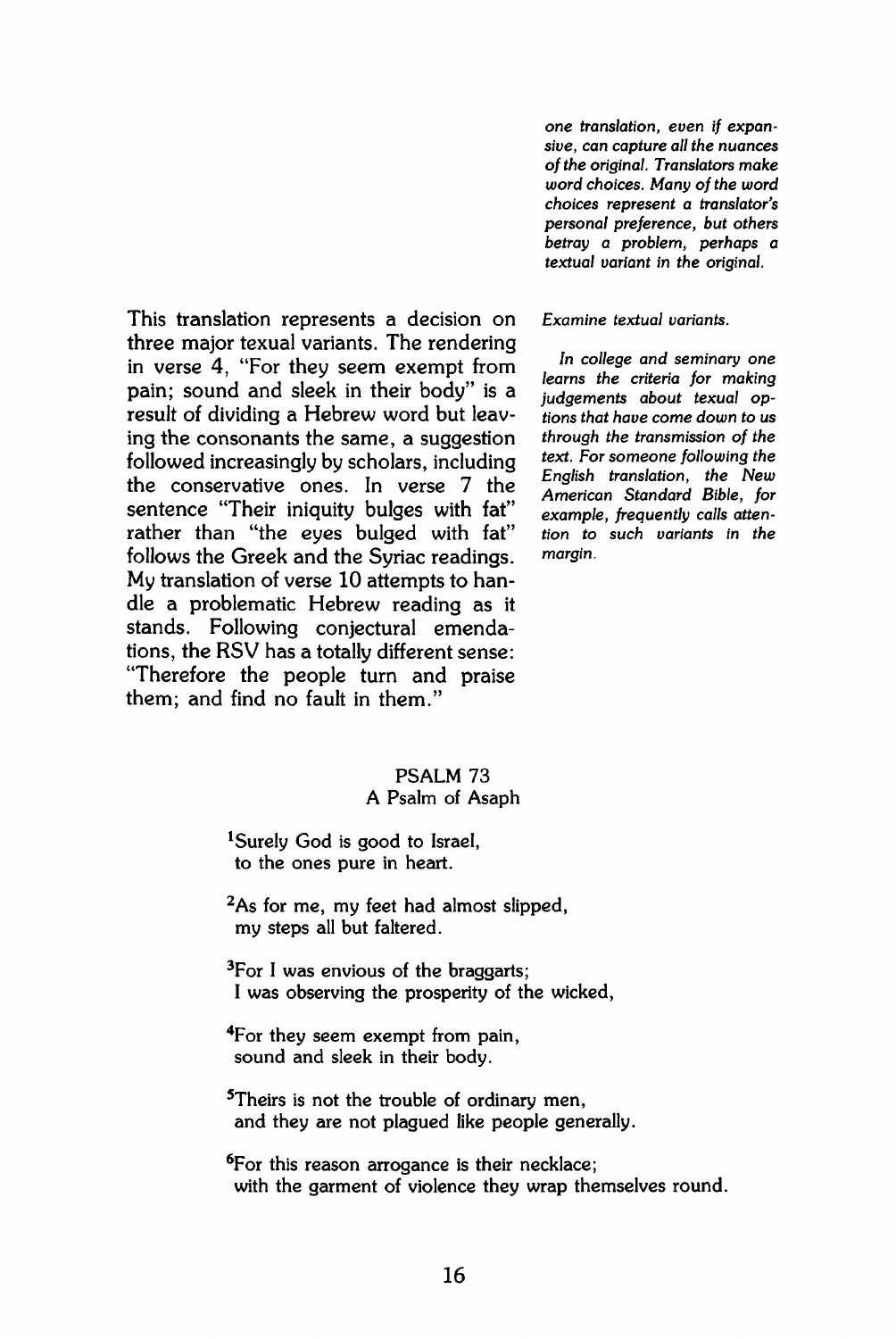**<sup>7</sup>Their iniquity bulges like fat; The imaginations of their heart run rampant.** 

**<sup>8</sup>They mock and they speak with malice. They talk down as oppressors perched on high.** 

**<sup>9</sup>They set their lip over heaven and their tongue engulfs the earth.** 

**<sup>10</sup>Therefore, that kind of people resort to this: even the abundant waters, they gulp for themselves.** 

- **11 And they say, "How does God know? "Is there knowledge with the Most High?"**
- **<sup>12</sup>Behold, these are the wicked unconcerned about the Eternal; increased in wealth.**

**<sup>13</sup>Surely it was pointless that I kept my heart clean, and that I washed my hands in innocence;** 

- **<sup>14</sup>And suffered torment all the day and was chastened every morning anew.**
- **<sup>15</sup>If I say, "I will speak as they do," Behold I will betray a generation of your children.**
- **<sup>16</sup>And I tried to understand this; A distressful thing it was for me,**
- **<sup>17</sup>Until I went into God's sanctuary, For then I discerned their destiny.**
- **<sup>18</sup>Surely in slippery places you set them; you cause them to fall into ruin.**
- **<sup>19</sup>How quickly disaster will be theirs; They will be totally finished off by terrors.**
- **<sup>20</sup>Like a dream upon awakening, O Lord when aroused you will lightly dismiss their figure.**
- **21 When my mind was embittered and my emotions torn up**
- **<sup>22</sup>I was senseless and did not understand; I was as a beast before you.**
- **"Nevertheless I am always with you; You will hold my right hand.**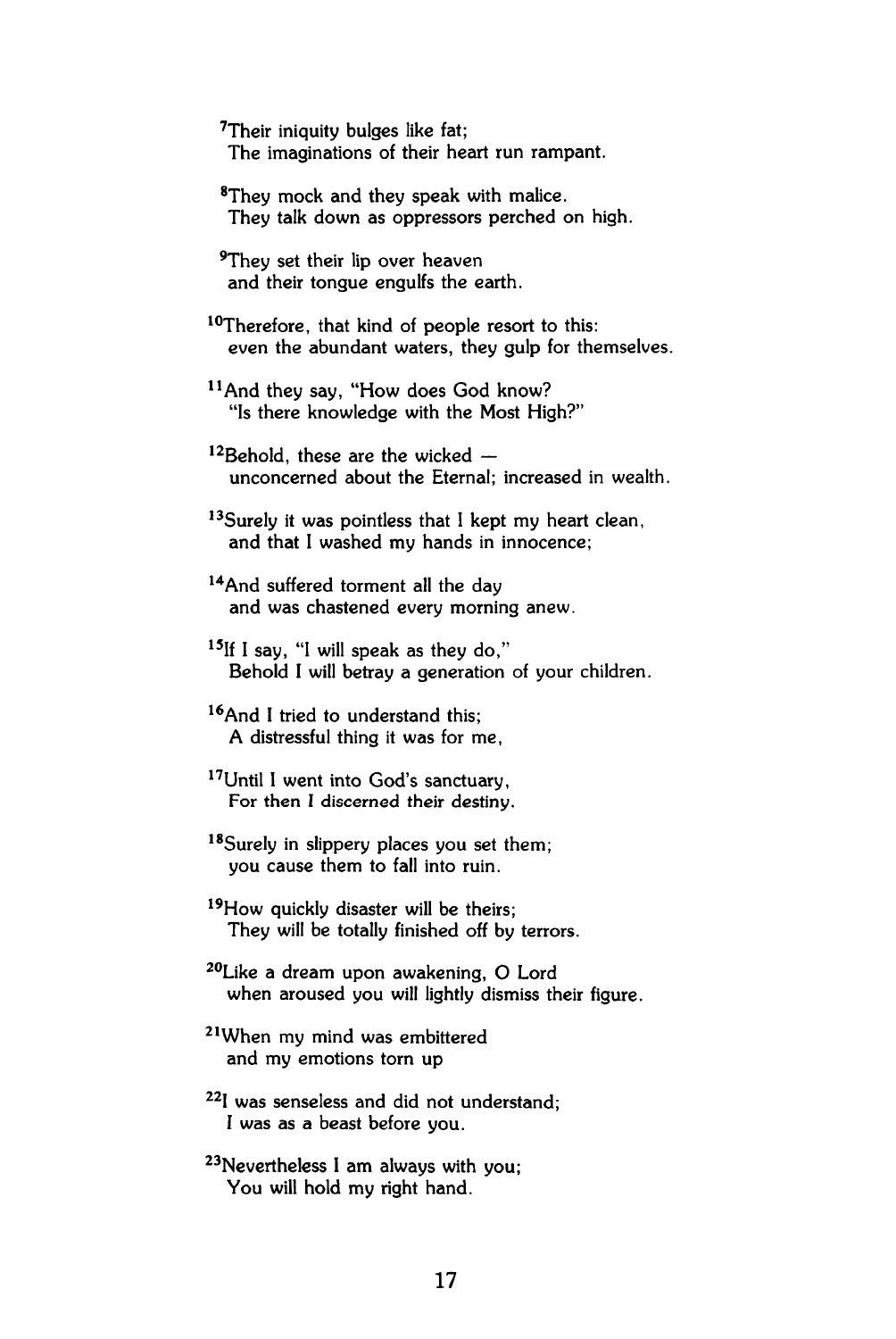**<sup>24</sup>With your counsel you lead me, and afterward receive me with honor.** 

- **<sup>25</sup>Whom do I have in the heavens but you?**  And having you, I desite nothing on earth.
- **<sup>26</sup>My flesh and my heart fail; God is the strength of my heart and my portion forever.**
- **<sup>27</sup>For behold those who go far from you will perish; You will silence all who desert you.**
- **<sup>28</sup>As for me, the nearness of God is my good; I have set my refuge in the Lord God Declaring all your works.**

**Psalm 73, itself a unit, is a Psalm by or to Asaph, founder of one of the temple choirs (I Chron. 25:1). It is the first of the series of eleven Psalms (Psalm 73-83) that carries this superscription. Psalm 50 is also by Asaph, making 12 Psa'ms in all attributed to Asaph. Asaph and Jeduthun of the Levitical tribes were the directors of choirs drawn from two clans of the Lévite tribe (I Chron. 6:31, 33, 39, 44). Two of Asaph's Psalms are laments (Psalms 74 & 79). In the latter classification of Psalms into five "books", Psalm 73 is the lead-off Psalm in the larger unit of Book III (Psalm 73-106).** 

**While much of the biblical material easily yields to form analysis, this Psalm is difficult. Several structural scaffolds have been suggested by scholars. The following will serve for the ensuing comments.** 

### *Structurai Analysis*

- **I. Affirmation (Proverb) v.l**
- **II. Narrative vv. 2-20**
- **A. Assessment of Situation vv. 2-12 1. Confession v. 2**

#### *Establish the unit.*

*A unit is a self-contained in-* $$ *sentence is a unit, of course, but the unit here in question is an independent free standing body of material, usually containing several sentences. Traditionally the biblical passages have been marked off into paragraphs, but while our English methods of composition may be applicable, attention to Hebrew and Greek language form such as the judgement speech or the song parable is important in determining the beginning and ending of a unit. Obviously in the Psalms the entire Psalm chapter provides a unit; it will be composed of subunits.* 

#### *Prepare a structural analysis*

*A structural analysis is like an outline, except that an outline is primarily, if not exclusively, concerned with the content of a passage and so assumes knowledge of the text's intention. But it is precisely the intention of a passage that is at stake. This intention is not likely to be grasped at the outset but comes only after analysis and synthesis. It is best then to prepare a literary scaffolding of the text*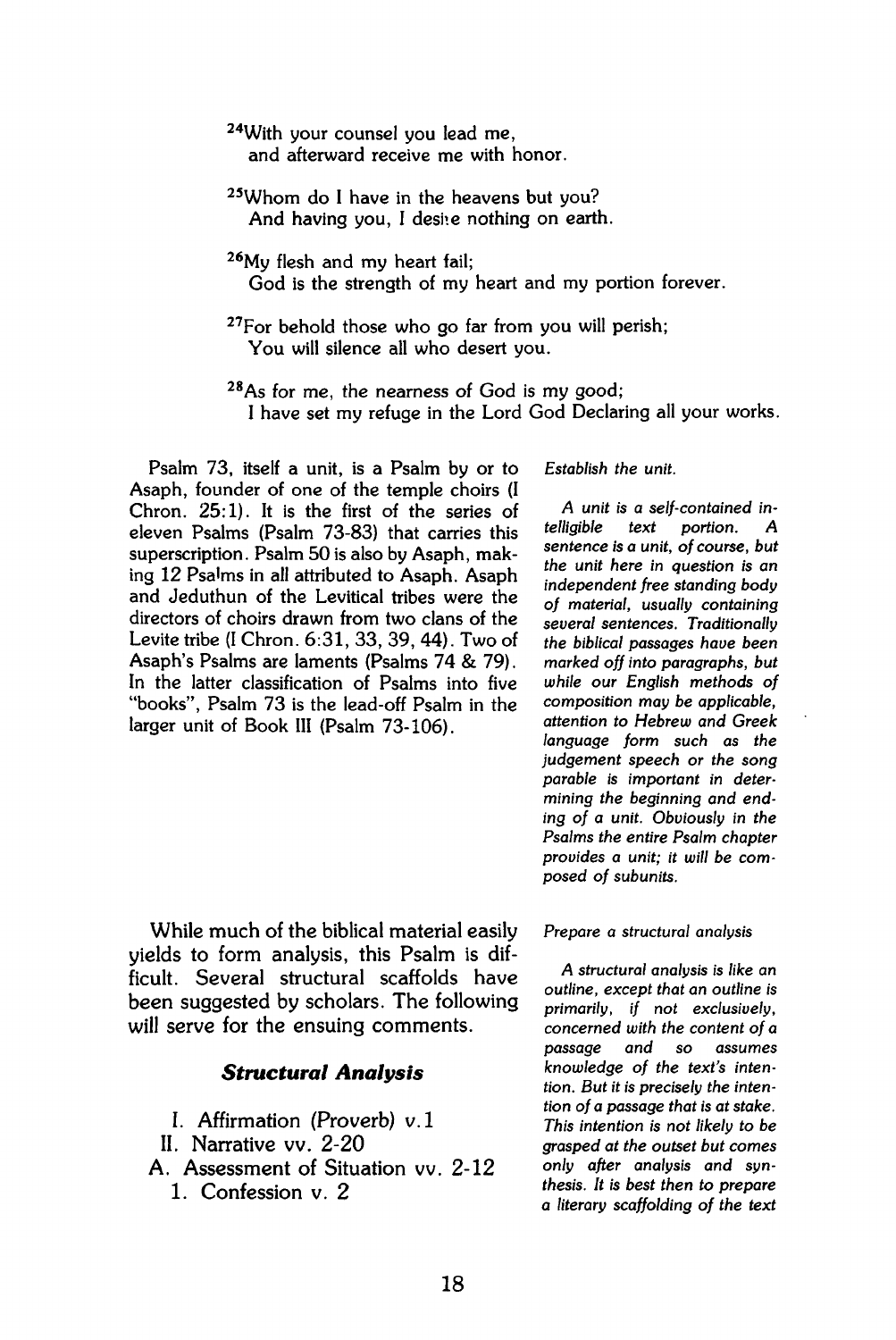- **2. Description of Problem (Wicked) vv. 3-12** 
	- **a. Identification v. 3**
	- **b. Characterization vv. 4-11** 
		- **1) via statements vv. 4-10**
		- **2) via speech report v. 11**
- **3. Reaction to Situation vv. 13-20** 
	- **a. Self-characterization vv. 13-16**
	- **b. Report of Action v. 17**
	- **c. Affirmation vv. 18-20**
- **Ill . Reflection/Thanksgiving vv. 21-28** 
	- **A. Confession vv. 21-22**
- **B. Affirmation of Confidence vv.**

**23-26** 

**C. Contrast/Summary vv. 27-28** 

**The structure of Psalm 73 suggests the form known as the individual thanksgiving song. In this kind of song, the poet usually begins with an exhortation to thanksgiving,**  *Sen* **in narrative form, much like our pergonal testimonies, the writer relates how he has been helped by God. He concludes on**  *à* **thanksgiving note. Among the Psalms 30 is a choice example of a thanksgiving Psalm.** 

**Thanksgiving Psalms fit with worship. Several indicators of worship appear in Psalm 73. The opening line speaks of "Israel," perhaps best thought of as an assembly. The reference to the "pure in heart" (v.l) could** *be* **an allusion to the entrance liturgies as in Psalm 15 which describe the kind of people, essentially the pure in heart, who may abide in the Lord's tent and on his holy hill. The worship aspect also surfaces in that pivotal clause: "Until I went into God's sanctuary" (v. 17). Moreover, the final verse with its note about drawing near to God, and its intention of declaring God's works takes one into a worship setting.** 

*by giving attention to the form instead of the content of the passage. Essentially a form analysis involves standing back from the content and labeling the different parts of the text formally.* 

*Determine the genre.* 

*A careful structure allows one to determine "Genre" refers to the kind of literature. Song, judgement speech, sermon, salvation speech and symbolic action are examples of literary genre. Sometimes the genre will suggest itself more immediately apañ from form analysis. At other times the form analysis will clarify the genre. Steps five and six are sometimes interchangeable. Scholars work on the assumption that identification of the genre, together with form analysis will give a clue as to the social setting in which the text was at one time put to use.* 

**But the Psalm has another component, namely an academic one which is generally quite foreign to thanksgiving songs. The writer raises questions about the wicked, about prosperity. He asked about**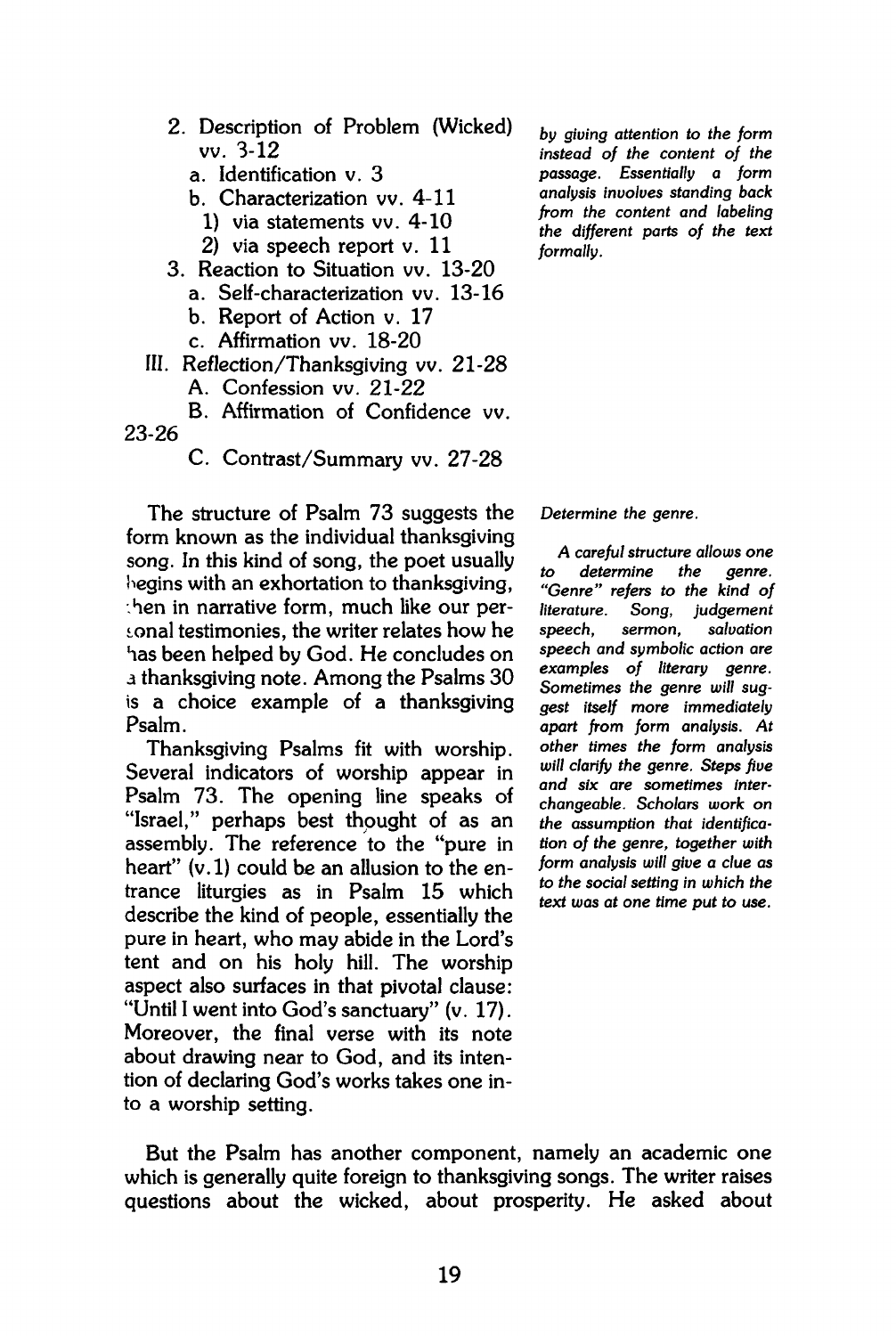**knowledge (v. 11), enquiring "How does God know?" This kind of vocabulary is familiar to us from Proverbs. Add to these considerations such terminology as "counsel" (v. 24), "discern" (v. 17), "senseless" (v. 22), "understand" (v. 16), "destiny" (v. 17): then it becomes clear why some have felt this is a wisdom rather than a thanksgiving Psalm. Usually a sharp distinction is made between worship and wisdom. The first belongs in the temple; the second in the palace court. One may agree, however, with Leslie Allen who types this Psalm as an individual song of thanksgiving belonging to worship.<sup>2</sup> Its central question and its**  language suggest the preoccupants of someone trained in wisdom **school. It would be helpful then to think of a university student or teacher of modern days coming to the place of worship, but quite distraught because of an intellectual puzzle.** 

**A clue to the intensity of that puzzle comes when one examines one of the recurring terms in this Psalm, namely "heart." Indeed the word occurs a total of six times (vv. 1, 7, 13, 21, 26). Martin Buber, a Jewish scholar, regarded this word as the key word in the Psalm. If in our English versions the word is not necessarily translated by the term "heart," it is for good reasons. The word functions in idioms.** 

**The Hebrew word "heart" may refer to the bodily organ (II Kings 9:24). Symbolically, as in English, "heart" suggests innerness, and so the Bible speaks of the "heart of the sea" (Exodus 15:8) or the "midst (literally, "heart") of heaven" (Deut. 4:11). The term refers in Hebrew to the center of the person and may be thought of as disposition or character. "God gave Saul another heart" (I Sam. 10:9). Of Joshua it was said that "his heart was lifted up" (II Chron. 17:6). The Psalmist emphasized that as for him, "My heart is fixed" (Psalm 57:7, Psalm 108:1). When Solomon speaks of people walking before God with all their heart, he is referring to the totality of the person (I Kings 8:23).** 

*Examine key words and concepts.* 

*Word studies have long been an important tool for exegesis. Studies of the meaning of words in Hebrew and in Greek make use of dictionaries, concordances and monographs. Not only is the formal definition important, but an assumption of the usage of a word or concept in different contexts often furnishes helpful insights. The literary scaffolding is often a help in selecting key terms, for one may wish to single out a key term from each major block. A key term is one, which like "covenant, " invites investigation for its theological weight.* 

**A striking difference between English and Hebrew usage is the way "heart" in Hebrew represents the thought processes. While the word "heart" may refer to emotions as in such expressions "being merry of heart" (Judg. 16:25), it is the inward organs, including the kidneys,**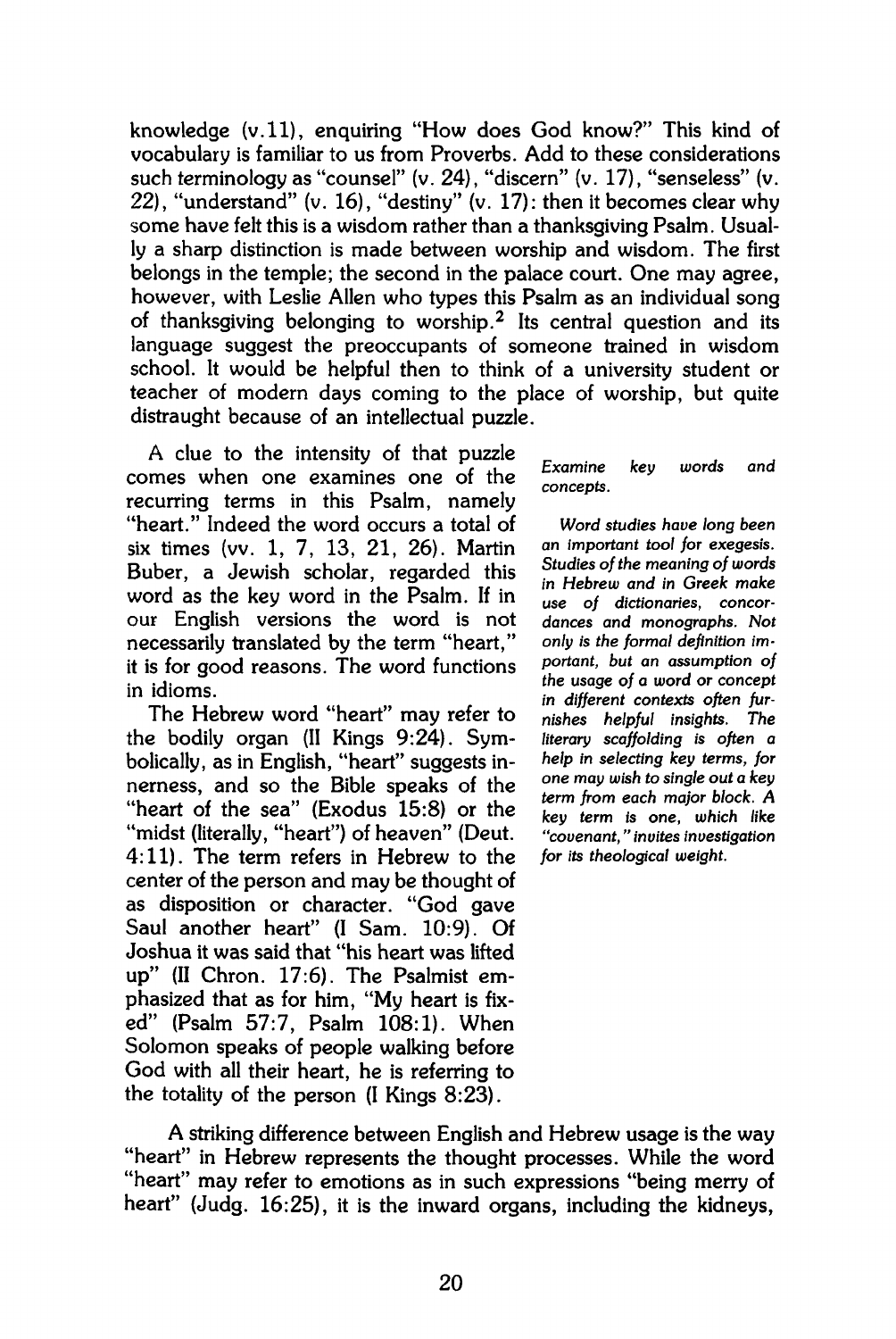**where the Hebrew sees his emotions located. Usually, "heart" refers to thinking rather than to emotions. Leaders are said to have "great thoughts of heart" (Judg. 5:15). Meditation is meditation of the heart (Psalm 19:14). Rather than speaking of wisdom as belonging to the mind or intellect, the Old Testament speaks of "the wise of heart" (I Kings 3:12) and of God who fills persons with "wisdom of heart" (Exodus 35:35). In Psalm 73 the frequent references to "heart" indicate the mental anguish of the Psalmist. He speaks of his mind (lit., "heart") being embittered and his emotions (lit., his inward parts) pierced (v. 21). The prosperity of the wicked with their evil ways and their easy dismissal of God put him to thinking; they generate mental anguish and wrestling.** 

**At the same time the Psalmist uses "heart" to apply to his person when he speaks of "keeping his heart clean" (v. 13). Also, having come to some resolution, he says "God is the strength of my heart. . . " (v. 26). The frequent usage of the word "heart" conveys both the intellectual side of the conflict as well as the way in which the writer's total person is caught up in the situation. Such sentiment is summarized in v. 16: "And I tried to understand this; a distressful thing it was for me."** 

**A second key term, one around which the "narrative" portions center, is the word "wicked." It is a word very much in use in the Psalms, where one finds it a total of eighty times. Often the "wicked" are contrasted with the "just" (cf. Psalm 58). Elsewhere, as in Psalm 37, the wicked are described as persons who are vicious and plot against others, gnashing against others with their teeth (37:12). They are unethical; they borrow and do not pay back (37:21). They are violent, resorting to the sword (37:14). Sometimes the "wicked" are Gentiles (Psalm 82).** 

**It may be, as Mowinckel suggests, that in Psalm 73 the "wicked" are the pagan over-lords, or they may be fellow travelers among 'apostate' Jews.<sup>3</sup> The "wicked" are described as proud (v. 6). From superior positions, they talk down to others and harbor all kinds of evil in their minds (v. 7). Two characteristics are noted in particular: they are greedy and they ignore God. Their greed is one which gobbles all in sight. Their lip is "set over the heavens," perhaps to indicate how big a mouth or appetite they have. Quiet like an insect which shoots out its tongue to take prey, so the wicked lap up all on the earth (v. 9). As though that were not enough, in an extravagance of arrogance they claim a monopoly on the waters of the sea (v. 10). Moreover, they ignore God, dismissing Him with the comment, "How can God know?" as though their tactics were so cleverly executed that they even hoodwink God. The label "braggarts" (v. 3) refers to the way they put others down, largely because of their own prosperity, and to the callous attitude they exhibit to the things of God. Verse 12 summarizes: "These are the wicked — unconcerned about the Eternal; increased in wealth."** 

**All the "theology" of the writer would dictate that such evil persons**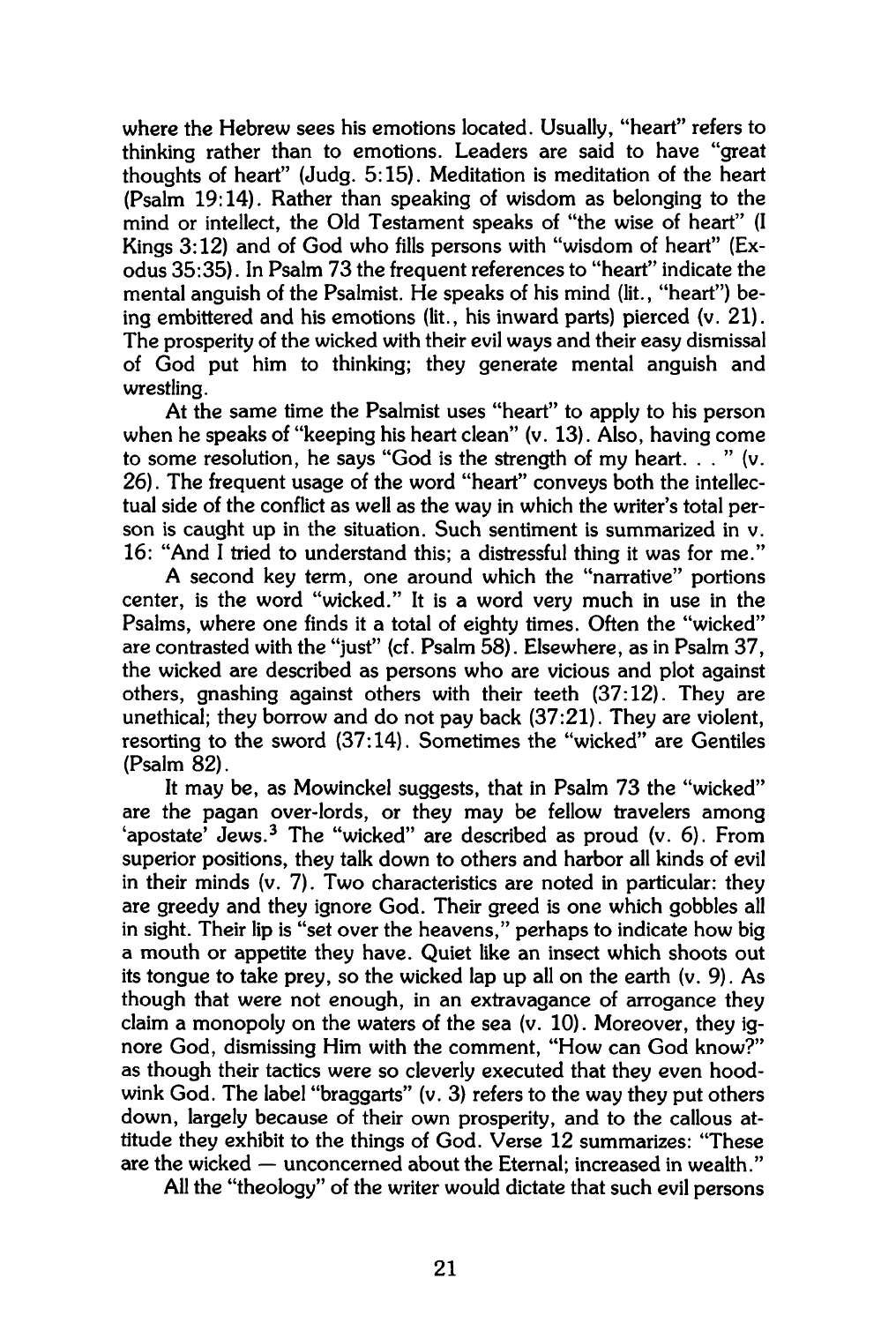**should have a hard lot in life. But no! They do not experience hurt (v. 4); they are exempt from trouble such as comes to people generally. And this carefree life only increases their arrogance as if to say, "We can't be all bad."** 

**Who then are they that are tormented? The just and those that work at keeping their hearts clean (vv. 13-14)! That which the writer knows and that which Scripture teaches about a righteous God is now called into question by this state of affairs.** 

**How does the poet handle this paradoxical situation? It is correct to say that v. 17 is a pivotal verse "The place of worship is the solution to life's problems." In the sanctuary he began to understand. There he discerned the destiny of the evil doers. But there is more to his answer and the "more" emerges as one investigates the Psalm to see how its various parts relate to each other.** 

**Within the narrative there are two parts. In the first the "problem" posed by the prosperity of the wicked is detailed, and that in vivid language, as noted above. But the second half of the story is in vv. 13-20 which describe the reaction to the situation. The writer is arrested in spinning out his increasingly self-entangling thoughts and by recognizing that were he to throw in his lot with the wicked, he would betray an entire generation of God's people (v. 15). For him to parade his frustration could damage and even destroy others in their faith. There are certain inward struggles, which when shared publicly, only bring harm. Not always is there profit in "letting it all hang out." But if that is a conclusion of a psychological nature, of more help are the theological insights affirmed in verses 18-20. There one sees how the wicked appear from God's perspective: their ruin is**  *Relate the parts.* 

*With this step one moves from analysis to synthesis. Essentially one reviews the form analysis and inquires about the "fit" of its parts. How does part I relate to part II? How do sections within each major part relate to each other? One must ask not only how in seríal fashion parts "A" relate to "B" and "C", but how "F" relates to "A" or to "D". It is often through the careful probing of these relationships that fresh insights about a passage emerge.* 

**inevitable. God takes as much account of these "boasters" as a dreamer upon awakening takes of his dream fantasies. In short, which is the real world? Is it the world where the wicked hold sway? Or is it the world where God has the last word? And if God has the final word which brings about the ruin of the wicked, why then be envious of the evil doers?** 

**But the poem extends beyond the narrative of verses 2-20. What do verses 21-28 add? These verses are significant for two reasons. First, they represent a recapitulation of the Psalmist's experience. As in verses 2 and 16, where mention is made of distress and near upset of equilibrium, so in verse 21 there is a rehearsal of his misgivings and his**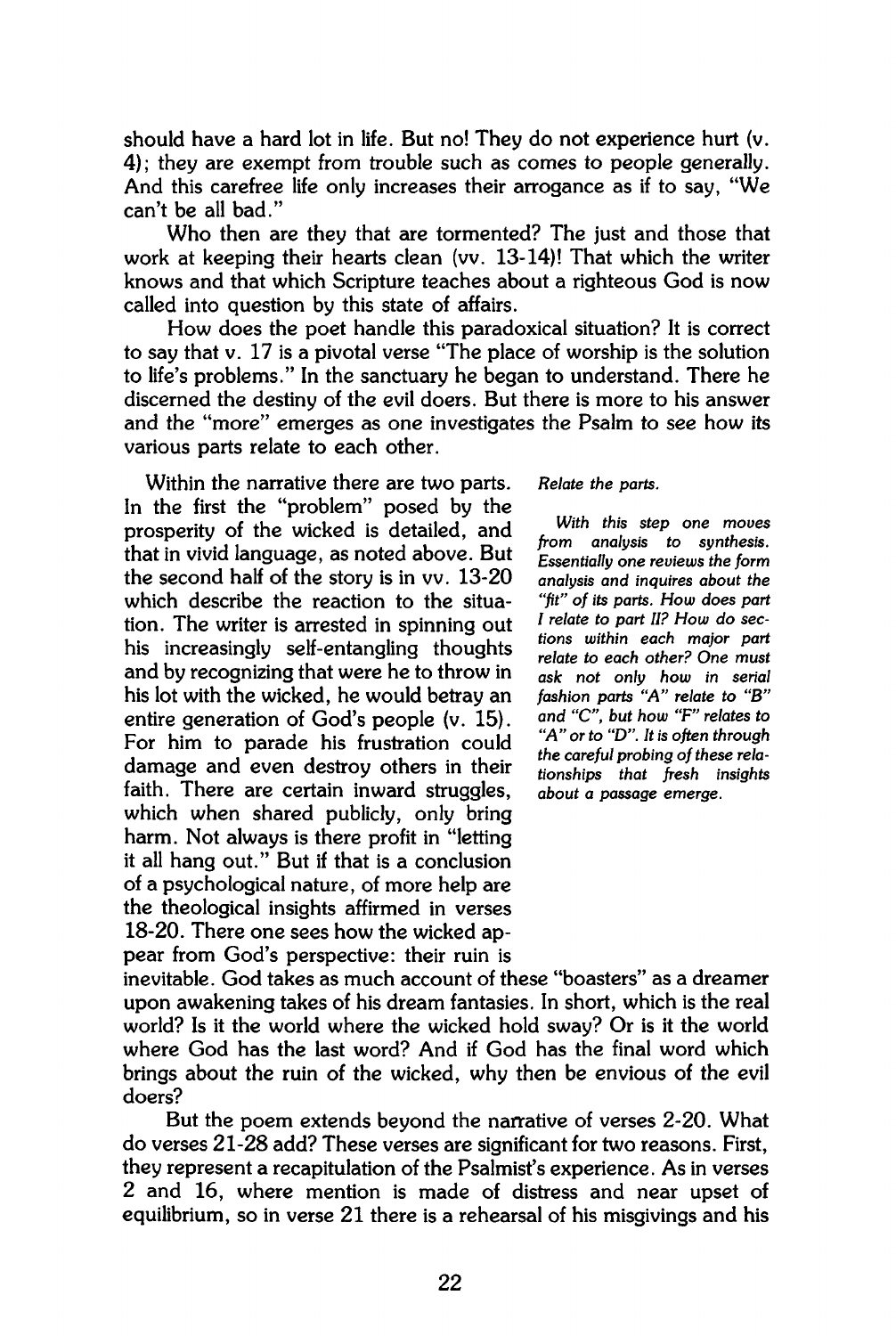**emotional upheaval. The "affirmation of confidence" in vv. 23-26 recalls his pillars of belief which are his support. Here, one may argue, he details what he saw when he entered the sanctuary. God will uphold his right hand (v. 23). God will lead him with his counsel (v. 24). God is the strength of his heart (v. 26). The last two verses point the new direction. After verse 20, except for the summary contrast, the wicked have dropped from view. To paraphrase, the new position is, "I will not be enamored with the passing glamor of the prosperous wicked. My mainstay is to be close to God and to declare his works." In verses 21-28, he looks back over his shoulder at his experience and firms up what he has learned.** 

**The second function of these reflective-type statements in verses 21-28 is to point up how opposite such a "just" person is from the wicked. The wicked dismiss God, questioning whether God even knows (v. 11). The believer relies on God's knowledge and counsel to lead him (v. 18). For the wicked his wealth is his possession (v. 12). For the believer God is his strength and his portion (v. 26). The wicked desires ever more and more, and in his greed seizes the seats as though they were his own (v. 10). The believer asserts, "Having you (God), I desire nothing on earth." The wicked boasts of his health and wealth; the believer boasts in God. The wicked talks down to others and mocks (v. 8). The believer declares God's works (v. 28). The wicked will fall to ruin (v. 8). The believer is held by God's right hand and like Enoch (Genesis 5:24) is afterward to be "received into glory" (v. 24).** 

**If verses 2-20 is the story line and verses 21-28 the reflective thanksgiving and recapitulation, what is the purpose of the opening line about God's goodness to those pure in heart? Some scholars hold that verse 1 is the conclusion of the writer's struggle placed now at the beginning of the poem.<sup>4</sup> But nothing else in the Psalm indicates that such was his conclusion. Another preferable way, I think, is to hear the opening line as the orthodox teaching. This is what the Psalmist knows from tradition: God is good to Israel and to those pure in heart. And herein lies the problem. The doctrinal teaching is not confirmed by observation. By comparison the evil-doers fare better than the God-fearers. Resolution comes eventually, not in the intellectual harmonization of doctrine and experience, but in the recognition of how large is the believer's wealth in having God. Resolution comes also in deciding that he will commit himself to seek refuge in God and to declare God's works to others. He will not parade his doubts; he will proclaim God's acts. God, rather than the wicked, fills his horizon.** 

**We may draw our insights together in a summary statement of the Psalm. For Psalm 73, the intention or thrust statement might be paraphrased: The prosperity and** *The text has a message, an*  **trouble-free life of evil persons (vv. 2-20),** *intention, a thrust. A further*  though a challenge to a theology of God's step in the synthesis is to pin-<br>*point the intention summary* 

*Determine the intention of the passage.* 

 *point the intention summary-*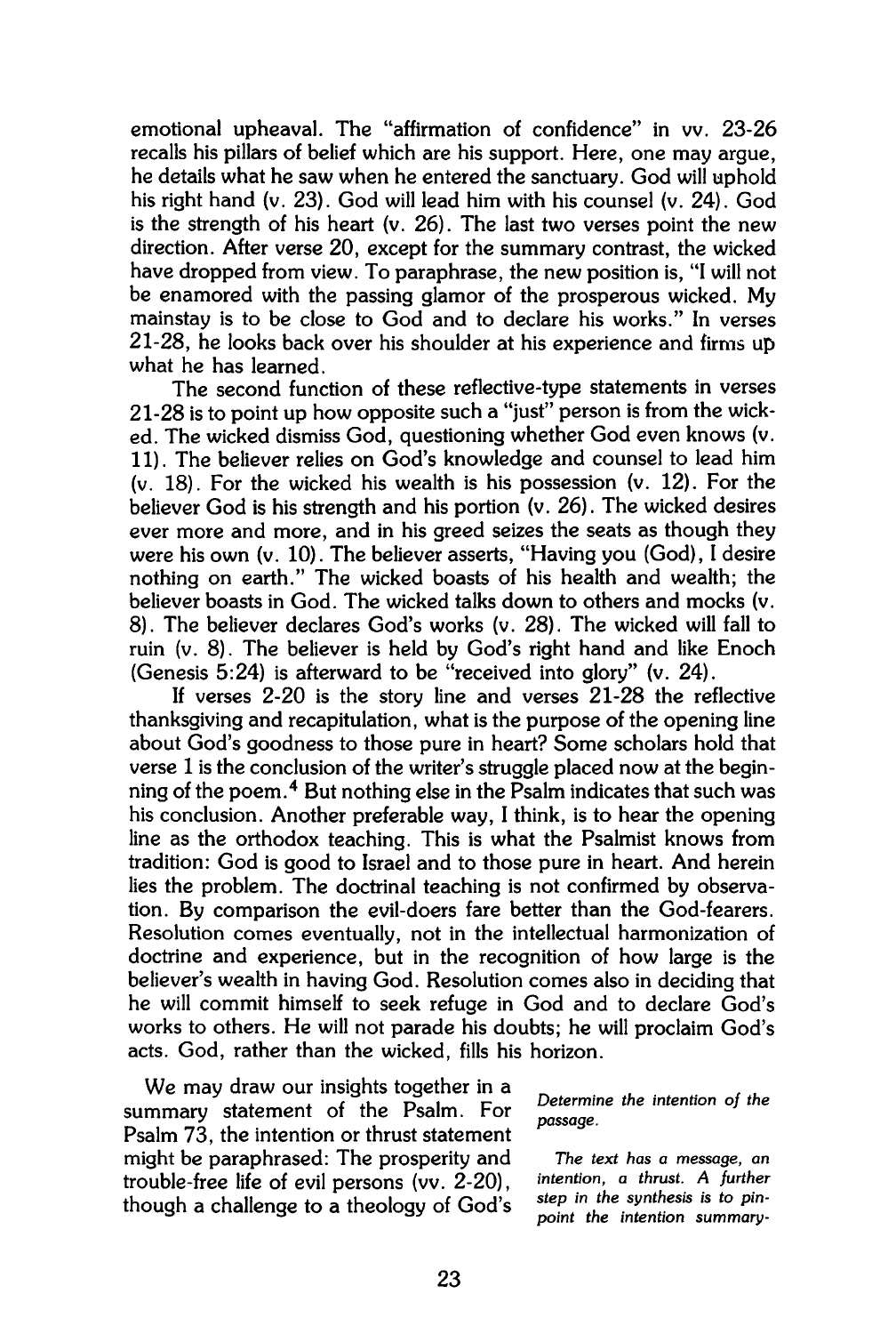**goodness extended to the pure** in **heart** (v. **1)**, is manageable when one considers the evil-doers' destiny and comes to grips with the great boon of God's counsel, presence and power (vv. 21-28). The Psalmist has come to understand the puzzle which arose when the faith statement, "God is good to the pure in heart" was apparently contradicted by his actual experience, namely the prosperity of the wicked. His solution is to see that the actual, observable experience of the wicked is not the whole story. The destiny of the wicked is gruesome. Moreover, he has a fresh-hold on what is meant by God's goodness. It includes those intangible values of God's counsel, presence and power.

Having determined the message of the Psalm, one can compare or contrast it with other scriptures or one can "locate it" theologically in the rest of the biblical material. First, one would in examining the immediate context, to cite but one possibility, take note of Psalm 10:3. "The wicked boast of their hearts' desire," and contrast such a statement with Psalm 44:8 "In God we boast all the day." Beyond the Psalms one would explore Habakkuk which wrestles with a similar question and comes to similar answers. Elsewhere in the Old Testament the book of Job is applicable to the subject matter in hand. For the New Testament counterpart one may cite the parable of the rich land owner preparing to build greater barns. To such come the instructive word of Jesus, ".. . life is more than food, and the body than clothing." (Luke 12:23).

*fashion in one sentence. This summary draws on the structure, the content, the "agenda" which occasioned the passage. This summary should have regard to the various blocks of material depicted in the structural analysis. Sometimes it is important to identify the occasion or the agenda which gave rise to the text. Certainly the summary takes account of the insights derived in the preceding eight steps. If the summary is sometimes cumbersome and for that matter, bland, it is still worthwhile, for it captures the text in a nutshell. Were one to proceed with a sermon, the summary statement would be raw material for sermon proposition.* 

*Examine the text's intention in the context of scripture.* 

*This step is similar to Step Eight, the relating of the parts. Only now one goes beyond the border of a text to ask how the thrust statement relates to other scripture. One can think of widening concentric circles. How does the message of the text "fit" to what precedes or follows in the same book? How does the message fit with a larger corpus, namely wisdom, prophetic, or historical materials? How does the "message" relate to the larger block, the Old Testament, and beyond that, the New Testament? In short, as a final step in the exegetical process, one takes a look around to see how this particular text functions in the entire scripture.* 

#### *Application*

Various facets of the thrust statement could serve as direction for a sermon.<sup>5</sup> For example, how does one cope with the apparent con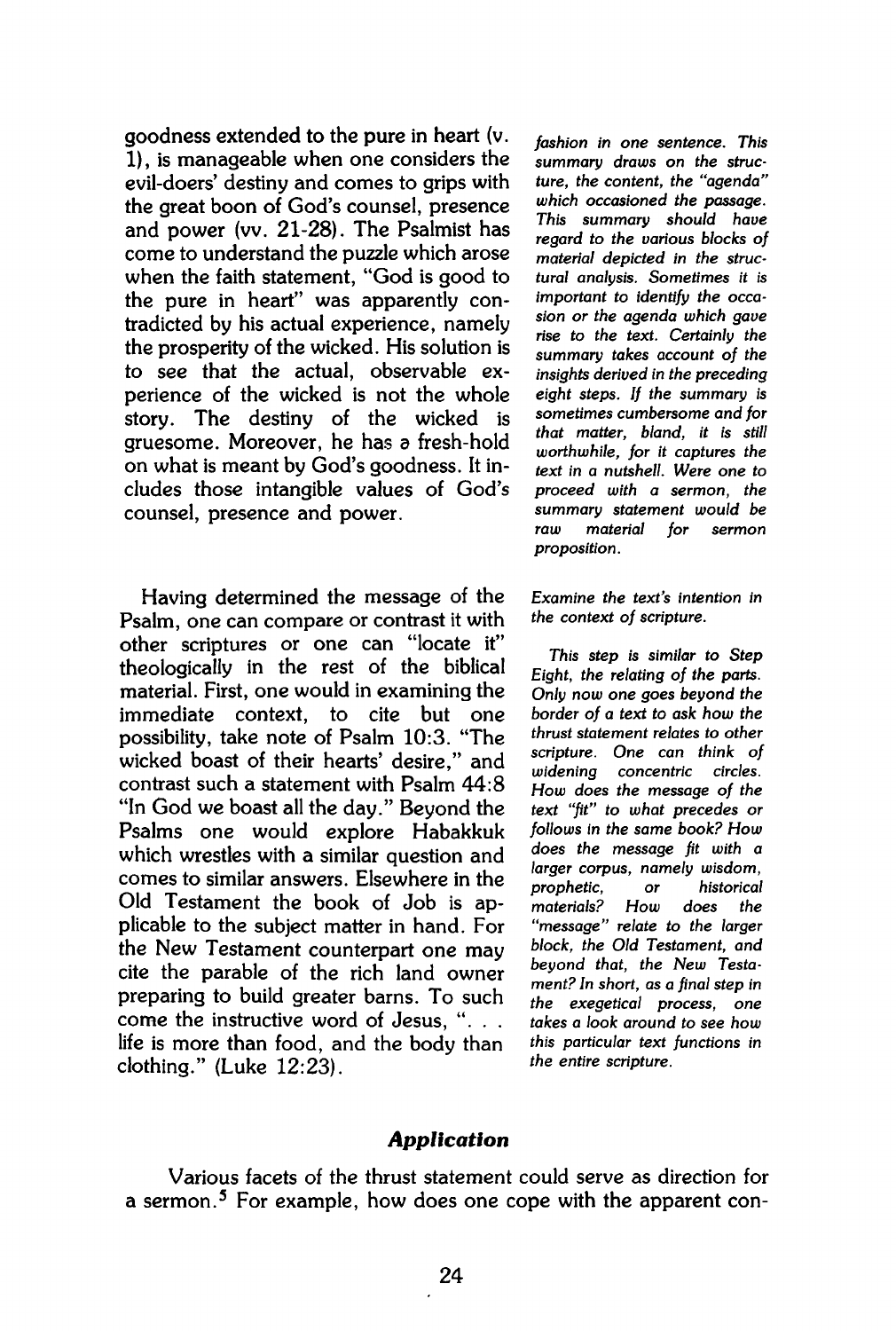tradiction between doctrine and experience generally? Or, to address the question focused in this issue **DIRECTION,** how is one to position oneself vis-a-vis the gospel of health and wealth which holds that God's goodness when claimed, fairly ensures both health and wealth?

To that position this Psalm requires us to make the following assessment. First, it does not follow that because God is good to Israel and to those who are pure in heart that his goodness will be expressed in health and wealth. Quite the opposite. It was the evil segment of society which enjoyed health ("sound and sleek in body", v. 4) and wealth (v. 12). The Psalmist in turn complained of envy. He may have himself lacked both health and wealth. He describes his torment, his chastenings, his trouble. No, one cannot make the equation: God's goodness leads in every case to provision of health and wealth. While it is true that God is good, that goodness does not give the believers a categorical right to claim health and wealth from him.

It is improper to seize upon one set of biblical texts, such as those that promise prosperity, and then to ignore those examples and those texts that make clear that a believer is not exempt from trouble. In the Old Testament, the story of Job should set aside for all time the erroneous notion that God unfailingly brings material prosperity upon those who are upright. In the New Testament Paul's life of suffering hardly warrants the conclusion that the material abundance is guaranteed the believer (Romans 8:18; I Cor. 4:11-13). The book of I Peter is written to devout people but who suffer. They are encouraged to endure by God's grace; not to lay claim to "health and wealth." We cannot in honesty with the text so systemize the scripture as to isolate glowing promises and set aside those statements less to our liking.

A more biblical approach is to recognize that both the promise for "good" and those statements about a believer's suffering are part of the total picture. One of the solutions is to find with the Psalmist what indeed is the definition of "good" in that faith statement which holds that "God is good to Israel." The "good" is not necessarily that of material prosperity though it may at times include it.

Second, the values of health and wealth must be measured against other values for the believer. This Psalm is no broadside slam against wealth or the importance of health, but it clearly points to values more prized than either: the counsel of an ever-present God; the strength of God when flesh and heart fail, and the intimacy possible with God for a believer. By setting such a high premium on health and wealth, modern "evangelists" of this gospel err. These evangelists advocate material substance as a believer's rightful portion. The Psalmist turns away from such superficiality and holds, "And having you (God) I desire nothing on earth" (v. 25).